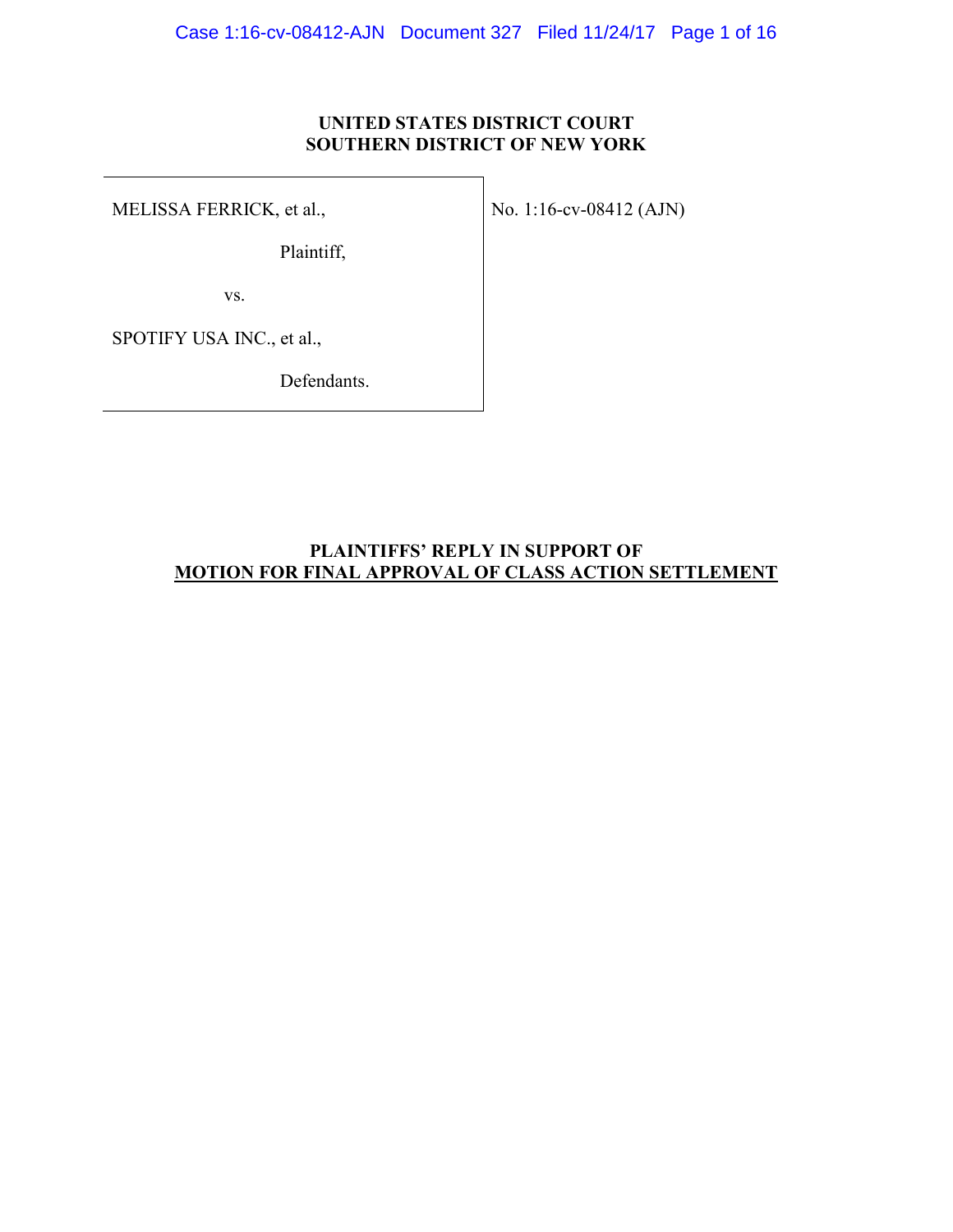# **TABLE OF CONTENTS**

# Page(s)

| $I_{\cdot}$ |           |    |  |  |
|-------------|-----------|----|--|--|
| II.         |           |    |  |  |
|             | А.        |    |  |  |
|             |           | 1. |  |  |
|             |           | 2. |  |  |
|             | <b>B.</b> |    |  |  |
| III.        |           |    |  |  |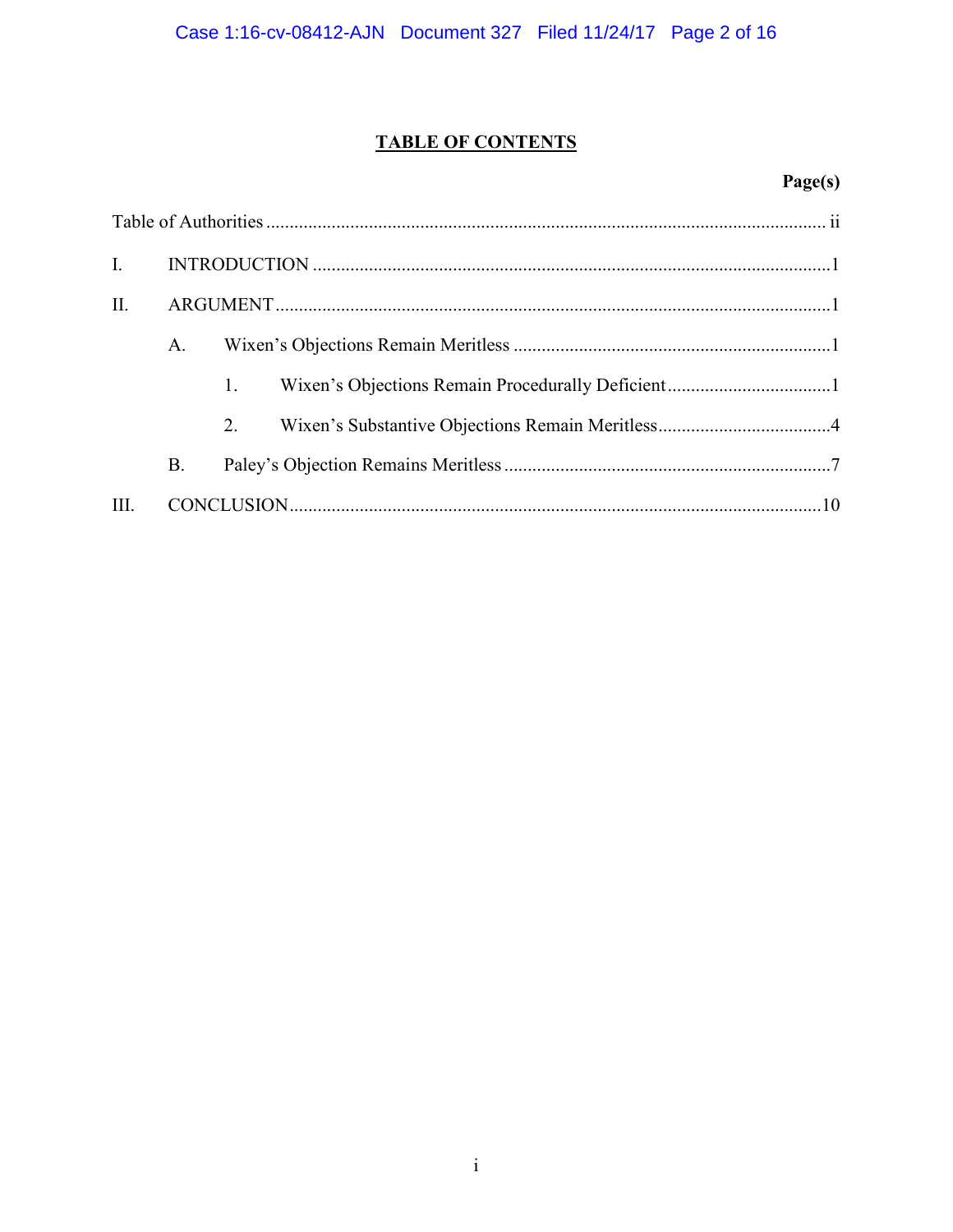# **TABLE OF AUTHORITIES**

# **Page(s)**

### **Cases**

| Casey v. Citibank, N.A.,                               |
|--------------------------------------------------------|
| Ceka v. PBM/CMSI Inc.,                                 |
| City of Detroit v. Grinnell Corp.,                     |
| Dick v. Sprint Comme'ns Co.,                           |
| Greg Young Publ'g, Inc. v. Zazzle, Inc.,               |
| Hamilton v. SunTrust Mortg. Inc.,                      |
| In re Hydroxycut Mktg. & Sales Practices Litig.,       |
| In re Ocean Power Techs., Inc.,                        |
| In re WorldCom, Inc. Sec. Litig.,                      |
| Kevin Chelko Photography, Inc. v. JF Restaurants, LLC, |
| Marty v. Anheuser-Busch Cos.,                          |
| Massiah v. MetroPlus Health Plan, Inc.                 |
| McBean v. City of New York,                            |
| Montoya v. PNC Bank, N.A.,                             |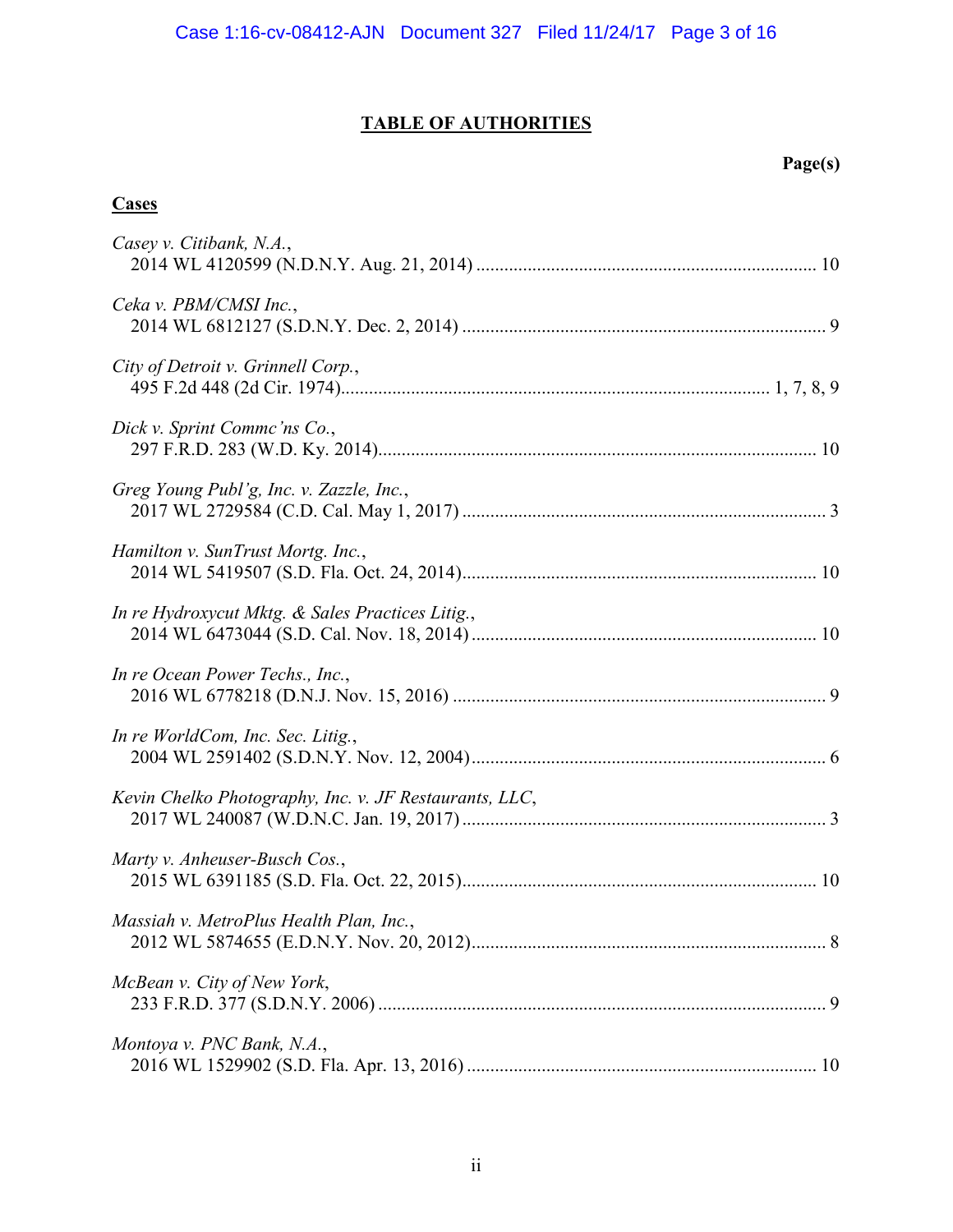# Case 1:16-cv-08412-AJN Document 327 Filed 11/24/17 Page 4 of 16

| Perez v. Asurion Corp.,                     |  |
|---------------------------------------------|--|
| Vallabhupurapu v. Burger King Corp.,        |  |
| Wal-Mart Stores, Inc. v. Visa U.S.A., Inc., |  |
| Walsh v. Kindred Healthcare,                |  |
|                                             |  |

# **Statutes**

# **Other Authorities**

| <i>Frequently Asked Questions, ISWC International Agency,</i>                                                 |  |
|---------------------------------------------------------------------------------------------------------------|--|
| Theodore Eisenberg $\&$ Geoffrey P. Miller,<br>The Role of Opt-Outs and Objectors in Class Action Litigation: |  |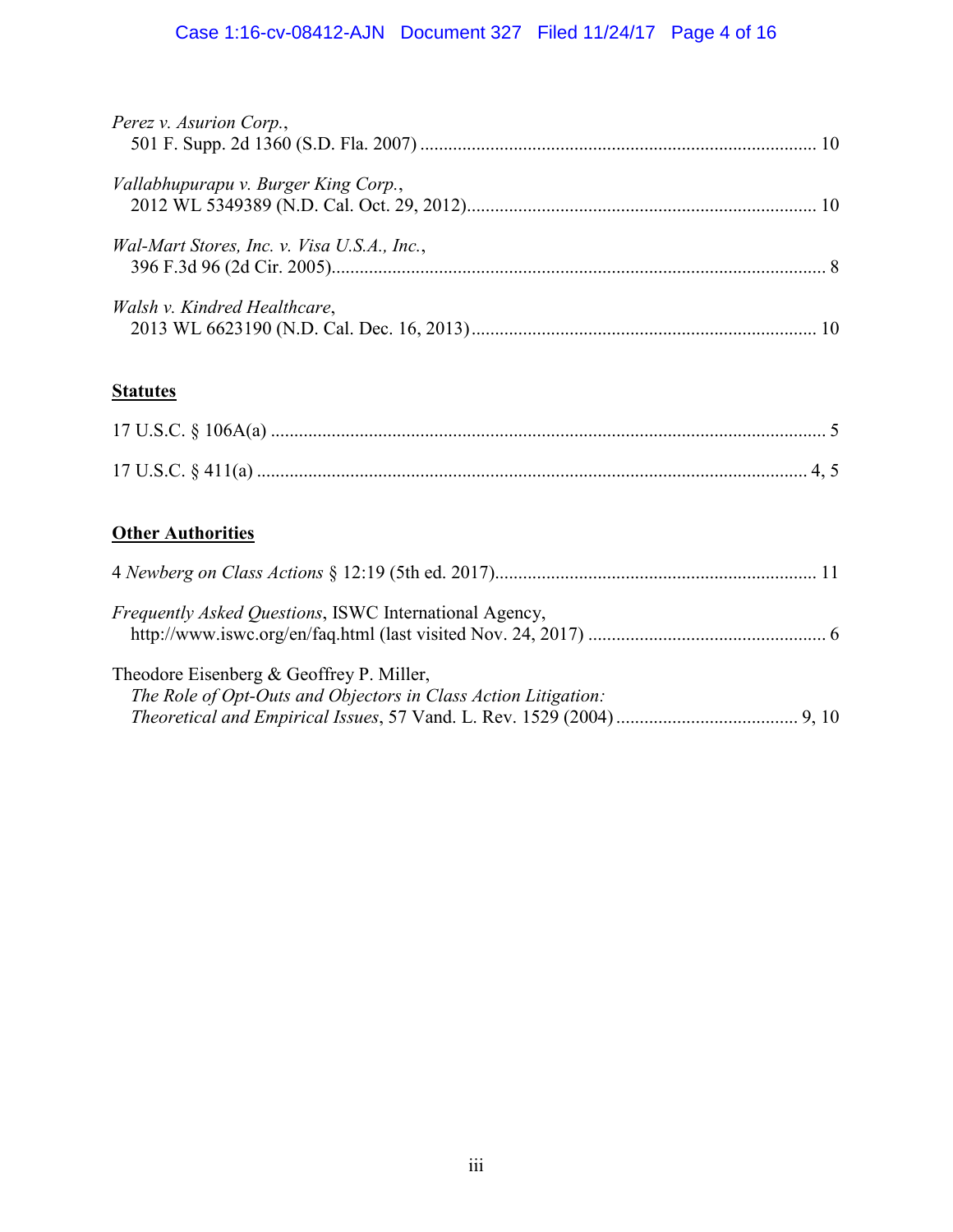### **I. INTRODUCTION**

The efforts of the Paley and Wixen objectors, *see* Dkts. 306, 310, 323, to scuttle the outstanding settlement should be rejected, as none of the issues raised undermine the fact that the settlement is fair, reasonable, and adequate.

- Class Plaintiffs and Spotify agree that pursuant to the settlement agreement (and preliminary approval order), a musical composition may be excluded only if the Class Member provides a copyright registration number (or application number). That requirement makes sense; consistent with federal law, a copyright registration number is critical to establish standing to sue for federal copyright infringement.
- Their complaints about the financial value of the settlement are unconvincing, disregard all future benefits, and ignore this Circuit's *Grinnell* factors.
- Wixen still has not definitively established its standing to object nor its authority to act on behalf of its hundreds of purported clients. Wixen provides nothing to show it is a "beneficial owner" of even a single copyright composition of its client, let alone a single one that it has not claimed to opt out.

The settlement's numerous benefits to the Class, immediate and future, monetary and nonmonetary, underscore the outstanding result achieved here, and strongly support final approval.

## **II. ARGUMENT**

## **A. Wixen's Objections Remain Meritless**

Wixen's recent briefing does not adequately address either the procedural deficiencies raised by Class Plaintiffs or Class Plaintiffs' specific, substantive responses to Wixen's objection. *See* Dkts. 283, 291.

## **1. Wixen's Objections Remain Procedurally Deficient**

The efforts by Wixen, a music publisher, purporting to object to the settlement on behalf of itself and more than 500 of its clients, raises two procedural issues: (1) standing to object (which applies to Wixen *and* Wixen's clients), and (2) Wixen's and/or its counsel's authority to object on behalf of Wixen's clients. Wixen's recent submission fails to distinguish between these two separate, independent reasons why its objections are procedurally deficient, *see* Dkt.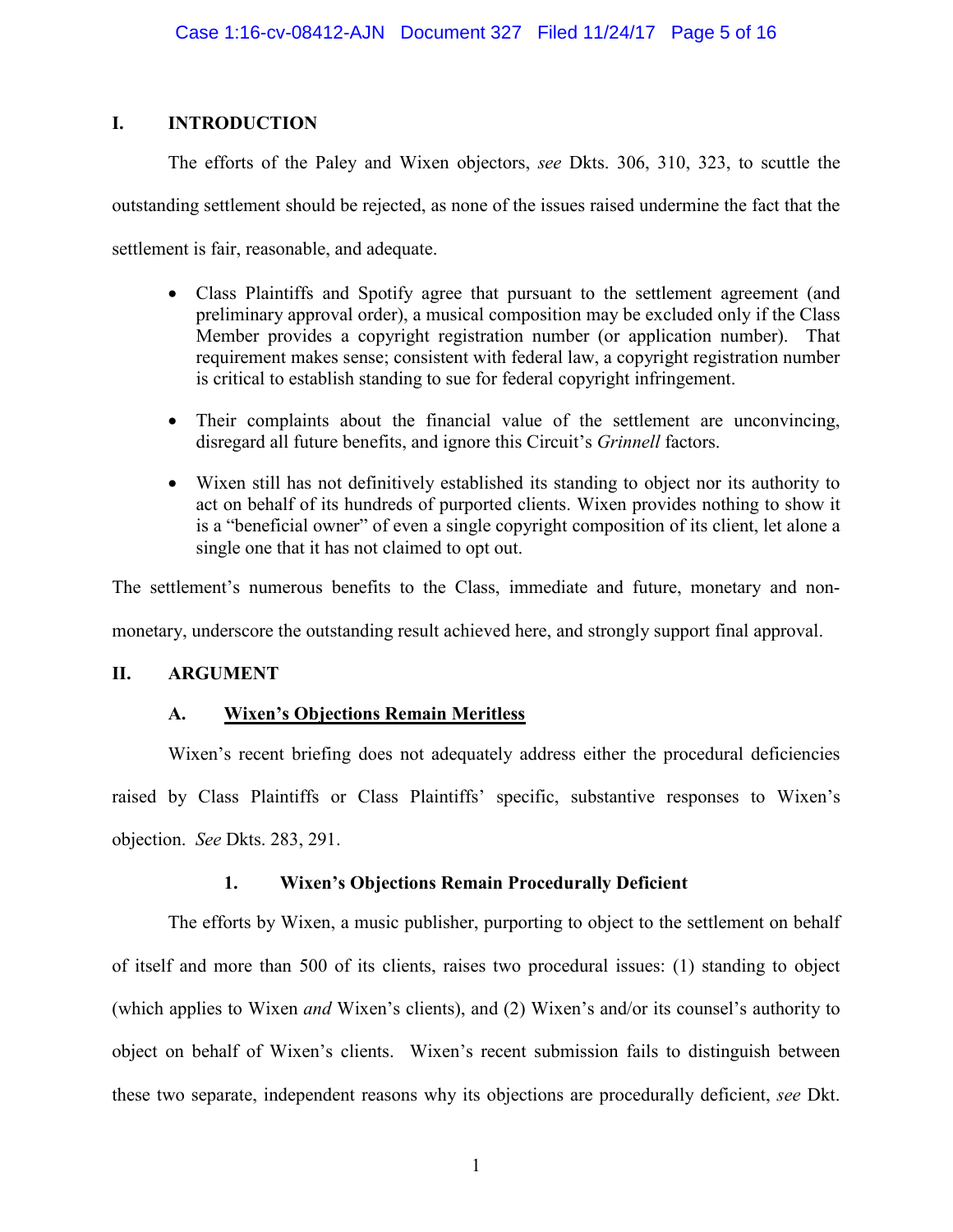### Case 1:16-cv-08412-AJN Document 327 Filed 11/24/17 Page 6 of 16

310 at 5-6, and exacerbate the concerns regarding Wixen's conduct, *see* Dkt. 291 at 5-8. To eliminate any possible confusion, Class Plaintiffs provide the following breakdown of their position with respect to Wixen and its clients:

| <b>Entity</b>           | <b>Opt-Outs</b>                                                                                                                                     | <b>Objections</b>                                                                                                                                                                                                                                                        |
|-------------------------|-----------------------------------------------------------------------------------------------------------------------------------------------------|--------------------------------------------------------------------------------------------------------------------------------------------------------------------------------------------------------------------------------------------------------------------------|
| Wixen<br>(individually) | Effective<br>as to musical<br>only<br>compositions for which copyright<br>registration numbers (or application<br>numbers) were timely provided.    | No standing as Wixen submitted the<br><i>same</i> copyright registration numbers<br>to support its objection and opt-outs.                                                                                                                                               |
| Wixen's<br>clients      | musical compositions for which<br>copyright registration numbers (or<br>application numbers) were timely<br>provided. Ineffective as to all others. | If Wixen had authority to opt out its   If Wixen had authority to opt out its<br>clients' works: Effective only as to <i>clients</i> : No standing as Wixen<br>submitted the <i>same</i><br>copyright<br>registration numbers to support the<br>objections and opt-outs. |
|                         | If Wixen did not have authority to opt<br><i>out its clients:</i> Ineffective.                                                                      | If Wixen did not have authority to opt<br>out its clients: No standing.                                                                                                                                                                                                  |

Thus, however the Court decides Spotify's Motion to Clarify Class Composition, *see* Dkt. 256, Wixen's *objection* is procedurally deficient, both as to itself and as to its clients.

Wixen's briefing does not compel a different result. First, Wixen wrongly characterizes Class Plaintiffs' position as to the scope and validity of the requests for exclusion that Wixen submitted. *See* Dkt. 310 at 5. Class Plaintiffs have never endorsed the *effectiveness* of Wixen's requests for exclusion on behalf of its clients, given the questions raised by Spotify about Wixen's authority to opt out its clients. Class Plaintiffs have only cited the Claims Administrator's judgment as to the *timeliness* of Wixen's requests. *See* Dkt. 291 at 6. Likewise, Class Plaintiffs have never endorsed Wixen's position that it has blanket authority to opt out *all*  songs owned by itself and its clients without providing *all* corresponding copyright registration numbers or application numbers. Wixen's statement that it "agree[s] with Plaintiffs that they

<span id="page-5-0"></span> $\overline{a}$ <sup>1</sup> Wixen's assertion that its counsel Donahue Fitzgerald LLP ("Donahue") was *authorized* to file an objection on behalf of *Wixen* only is uncontested. Dkt. 310 at 5. That does not cure Wixen's standing problem.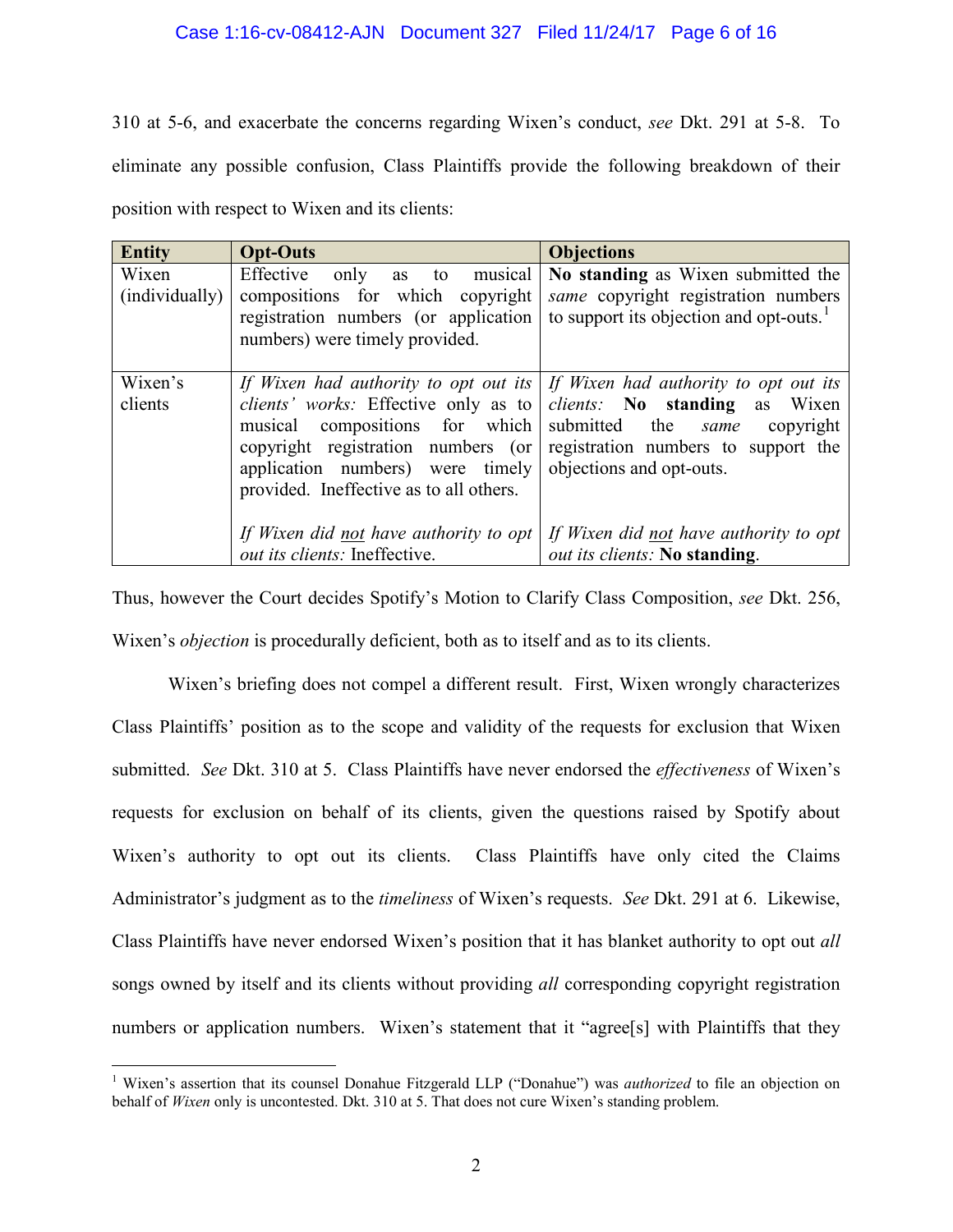#### Case 1:16-cv-08412-AJN Document 327 Filed 11/24/17 Page 7 of 16

[*i.e.*, Wixen and its clients] are opted out" grossly misstates Class Plaintiffs' stance by eliding these two important distinctions. Dkt. 310 at 5 (capitalization omitted).

Wixen then raises three bases for its authority to object to the settlement on behalf of its clients. First, Wixen now contends it is the "beneficial owner" of the relevant copyrights by purporting to be "exclusive licensee" of those copyrights. *See* Dkt. 310 at 7-8. However, the record fails to demonstrate that Wixen is its clients' exclusive licensee; at most, the record suggests Wixen is an exclusive *administrator*. That is not enough to confer standing to sue for federal copyright infringement and in turn to opt out or object. *See Greg Young Publ'g, Inc. v. Zazzle, Inc.*, 2017 WL 2729584, at \*2 (C.D. Cal. May 1, 2017) ("Although GYPI is Westmoreland's exclusive representative for soliciting, negotiating, and administering agreements with third parties, it does not have authority to exercise any exclusive right with respect to Westmoreland's works."); *Kevin Chelko Photography, Inc. v. JF Restaurants, LLC*, 2017 WL 240087, at \*2 (W.D.N.C. Jan. 19, 2017) ("Absent a written assignment or exclusive license from the original copyright owner, any alleged right to distribute or manage the Subject Copyrights does not provide standing to sue for copyright infringement.").

Second, Wixen repeats its refrain that its clients have authorized (by mere silence) Wixen and/or its counsel to act on their behalf, *see* Dkt. 310 at 8-10, but it does not seriously address concerns about that claimed "authorization," *see* Dkt. 291 at 7-8. Third, Wixen makes the conclusory assertion that Donahue represents Wixen's clients, *see* Dkt. 310 at 10, while failing to address the absence in the record of any engagement letters or other evidence that *all* of Wixen's clients actually entered into attorney-client relationships with Donahue, *see* Dkt. 291 at 7. These arguments do nothing to prove that Wixen had authority to act.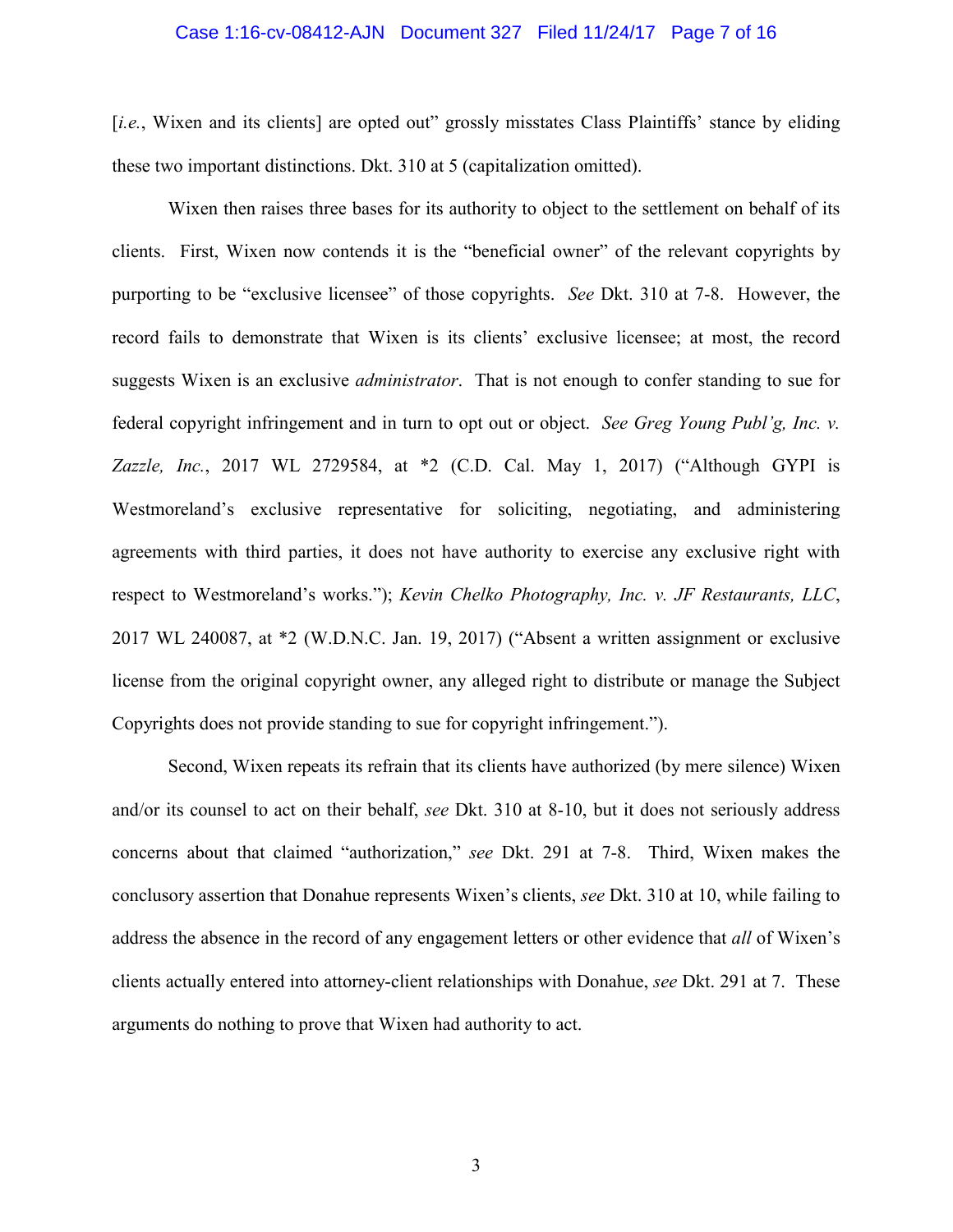### **2. Wixen's Substantive Objections Remain Meritless**

Even if the Court were to consider the substance of Wixen's objection, it remains meritless at its core. Wixen repeats its refrain that copyright registration numbers have no place in a class settlement for claims of copyright infringement and attempts, without any basis, to manufacture a conflict between Class Plaintiffs and Spotify. Dkt. 310 at 6 (alleging that "Plaintiffs and Spotify continue to disagree on this point"). There is no disagreement: Class Plaintiffs and Spotify agree that a copyright registration number (or application number) is required to exclude a composition from the class settlement or to support an objection. The parties' settlement agreement, the Court's preliminary approval order, and the long form notice are fully consistent in stating the requirement. *See* Dkts. 176-3 ¶¶ 13.4-.5, 14.2 (settlement agreement), 177 ¶¶ 16, 24 (preliminary approval order), 176-3 at 93-96 (long form notice). Wixen, in fact, submitted many copyright registration numbers in conjunction with its requests for exclusion and objection, yet chose not to comply (even to this date) with respect to other musical compositions.

Moreover, there is no legitimate question over "how putative Class Members who wished to exclude themselves but were unable to obtain the copyright registration information for some or all of their works in time to meet the exclusion deadline would be treated." Dkt. 310 at 6. The answer lies in the Court's order preliminarily approving the settlement: "[T]he Request for Exclusion shall be valid only with respect to that Settlement Class Member's claims with respect to the compositions identified on a timely submitted Request for Exclusion." Dkt. 177 ¶ 17. Whatever "burden" Wixen might face in "collecting the copyright information" of works for which Wixen is supposedly the beneficial owner, Dkt. 310 at 11, the Copyright Act places that burden squarely on Wixen, *see* 17 U.S.C. § 411(a) (requiring registration to bring a claim for federal copyright infringement).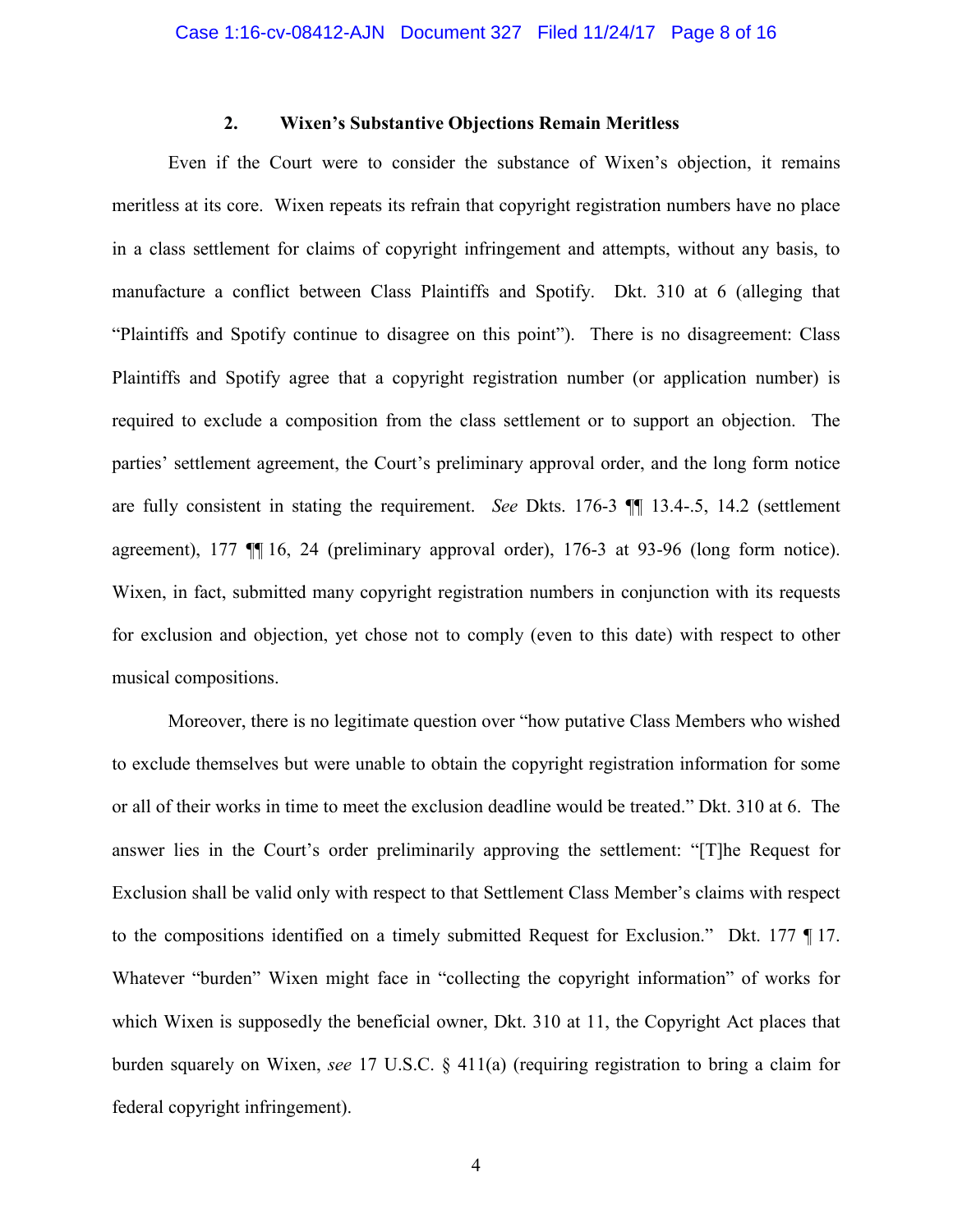### Case 1:16-cv-08412-AJN Document 327 Filed 11/24/17 Page 9 of 16

Wixen's arguments regarding "four circumstances" where copyright registration numbers are *not* required to sue for copyright infringement undermine — rather than buttress — Wixen's point. Dkt. 310 at 11-12. This is the rare instance where the exception *does* prove the rule: That these four limited exceptions exist *supports* the validity of the general rule that copyright registration numbers are required to sustain suits for copyright infringement. Moreover, three of the exceptions recited by Wixen have nothing to do with this settlement, let alone Wixen's excuses for not providing copyright registration numbers to opt out or object to the settlement:

- 1. **Foreign works:** Non-U.S. works that have not been registered with the U.S. Copyright Office are not included in the Class. *See* Dkt. 176-3 ¶ 11.2 (defining class).
- 2. **Rights of attribution and integrity:** Owners of works of *visual art* may enforce rights of attribution and integrity as to unregistered works. *See* 17 U.S.C. §§ 106A(a), 411(a). This cause of action, provided to owners of copyrights in visual works, has nothing to do with copyrights in musical compositions.
- 3. **Works where registration was refused:** A work whose registration has been refused is not within the Class. *See* Dkt. 176-3 ¶ 11.2. Wixen does not claim that any of the songs for which it does not have copyright registration numbers falls in this category.

The fourth exception cited by Wixen—works for which copyright registration is pending—is explicitly acknowledged in the settlement. Class Members may exclude pending works or object to the settlement on the basis of pending works by providing the "copyright registration application number" associated with the pending application.<sup>[2](#page-8-0)</sup> *See* Dkts. 176-3 13.4, 14.2, 177 ¶¶ 16, 24. Yet Wixen completely ignores this provision of the settlement.

Wixen provides no basis for disputing the general rule that copyright registration numbers are required to sustain actions for copyright infringement, and thus fails to raise a serious challenge to the fairness of the settlement in requiring opt outs to provide copyright

<span id="page-8-0"></span><sup>&</sup>lt;sup>2</sup> Wixen's "request to serve discovery" on Class Plaintiff Gerencia 360 Publishing, Inc. ("G360") has no relevance to the Court's consideration of Wixen's objection. G360 is not objecting to this settlement, on its own behalf nor on behalf of its clients, and "its agreements with its clients and those clients' agreements with Class Counsel" do not answer the question of whether Wixen or its counsel has authority to represent Wixen's clients. Dkt. 310 at 12 n.8.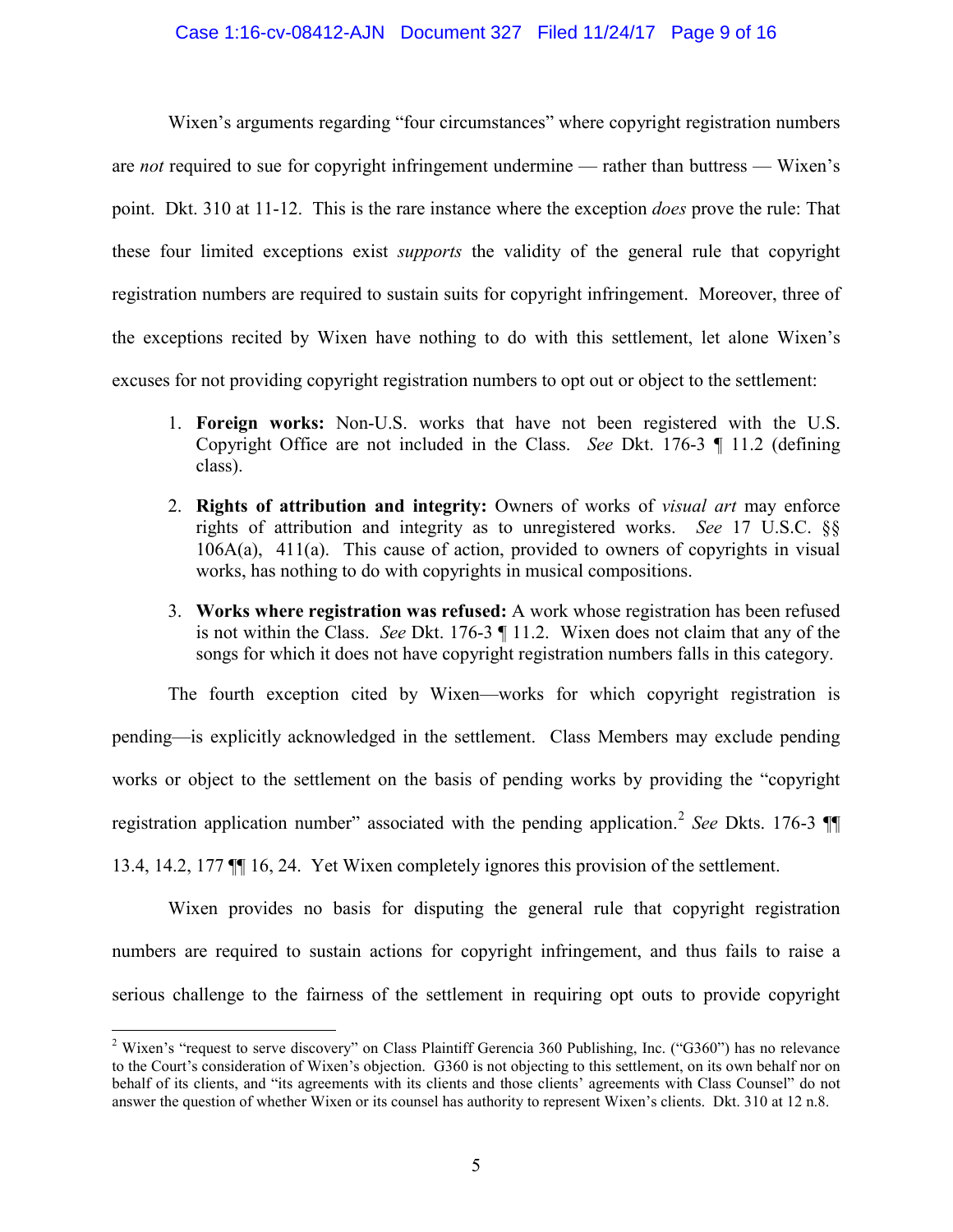#### Case 1:16-cv-08412-AJN Document 327 Filed 11/24/17 Page 10 of 16

registration numbers (or application numbers). Substituting an ISRC or ISWC number is not a solution, and Wixen did not even provide that information for all of the works it purports to exclude from the settlement. *See* Dkt. 310 at 12. Furthermore, the former identifies sound recordings, not music compositions, while the latter, which is not limited to registered works, does not prove class membership. *See Frequently Asked Questions*, ISWC International Agency, http://www.iswc.org/en/faq.html (last visited Nov. 24, 2017) ("ISWC's are allocated regardless of copyright status.").

Wixen also makes an apples-to-oranges comparison between this opt-out class settlement and Spotify's opt-in agreement with the NMPA, though in doing so, conflates the Spotify-NMPA agreement with an entirely *different* NMPA agreement. *See* Dkt. 310 at 12. At his deposition, Wixen's CEO had incorrectly identified an opt-in agreement between the NMPA and various record labels as an example of a class action in which Wixen had settled its clients' claims without providing copyright registration numbers. *See* Dkt. 291 at 17 n.7. Class Plaintiffs later pointed out this mistake, *see id.*; Wixen's response was to mischaracterize Class Plaintiffs' briefing on the NMPA-record label settlement as pertaining to the NMPA-Spotify agreement.

Finally, Wixen cites no authority for the conclusory allegation that requiring Class Members to provide copyright registration numbers as part of a valid claim under the settlement fund "may also create an impermissible 'opt in' class action settlement procedure." Dkt. 310 at 13. There is no unfairness in requiring claimants to a class settlement prove their membership in the class. *See, e.g.*, *In re WorldCom, Inc. Sec. Litig.*, 2004 WL 2591402, at \*12 (S.D.N.Y. Nov. 12, 2004) (rejecting objection that proof of claim form was unduly burdensome because the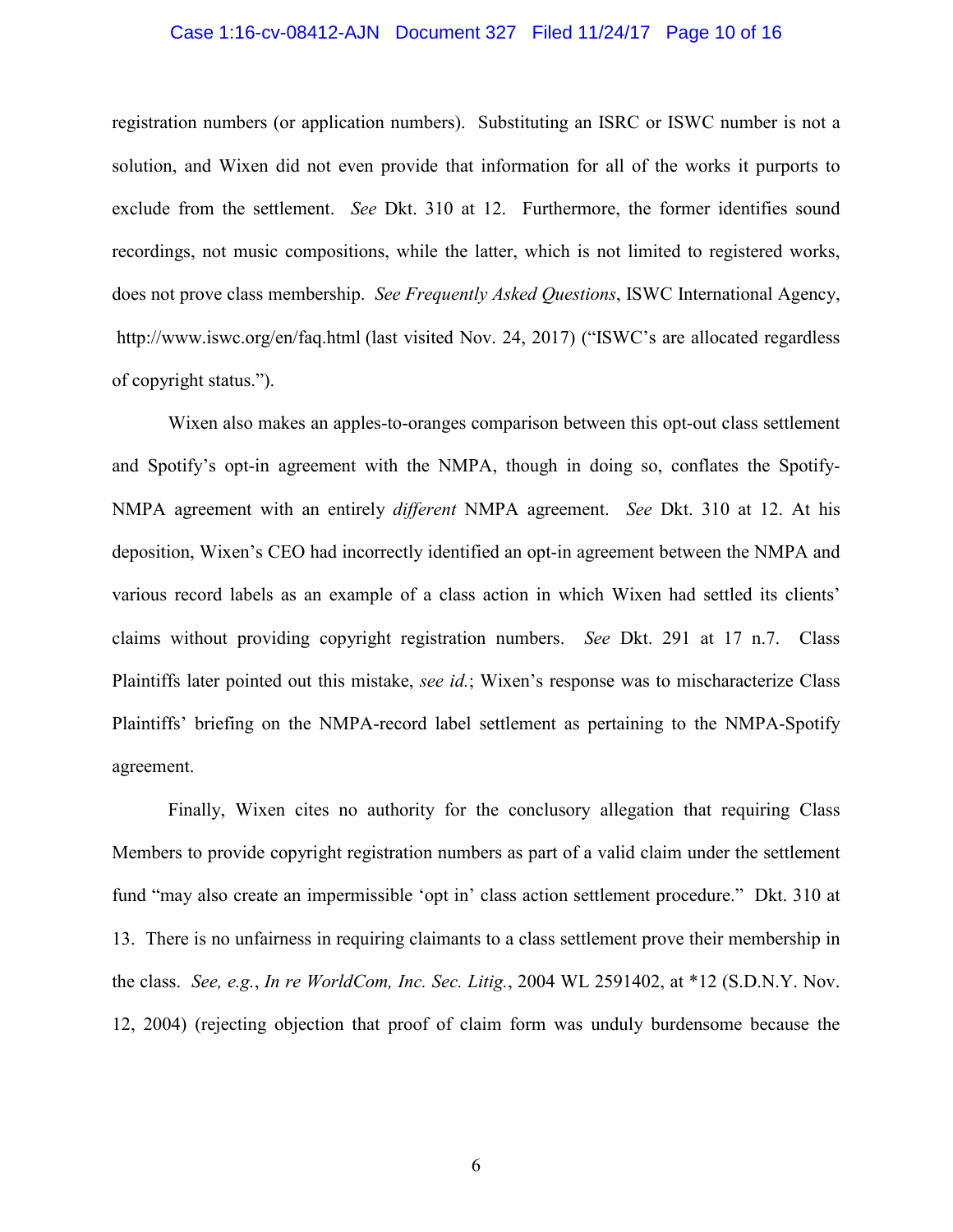### Case 1:16-cv-08412-AJN Document 327 Filed 11/24/17 Page 11 of 16

simplified requirements suggested by objectors "would be insufficient to establish a right to recover from the settlement fund"). $3$ 

#### **B. Paley's Objection Remains Meritless**

Objector Andrew Paley's original objection purported to "join" Wixen's objection and highlighted three arguments raised by Wixen, related to (1) pre-1978 musical compositions, (2) compulsory licensing of Class Members' compositions, and (3) total compensation to Class Members. *See* Dkt. 211. The only basis that Paley continued to advance in his first response pertains to the third argument concerning the "adequacy of the common fund." Dkt. 306 at 7-8 (capitalization omitted). The remainder of that objection raised new concerns regarding the number of objections received, *see id.* at 4-5; the state of formal discovery, *see id.* at 5-6; and the requirement that putative Class Members provide copyright registration numbers to opt out, *see id.* at 8-9. Paley then filed a second response that rehashes most of the arguments he previously raised but added a complaint about class notice. Dkt. 323 at 2-3. All lack merit.

*First*, Paley's renewed objection that the settlement is inadequate is unsupported. Paley points to the availability of statutory damages for copyright infringement, *see* Dkt. 306 at 7, but Class Plaintiffs already have addressed similar objections. *See* Dkts. 283 at 18, 291 at 9-11, 19. Here, Paley fails to explain why the settlement—which provides \$112.55 million in cash value to Class Members—is unfair or inadequate under this Circuit's *Grinnell* factors.<sup>[4](#page-10-1)</sup>

Paley's complaint that there is insufficient "evidence" to evaluate the settlement wrongly ignores Class Counsel and its experts' analysis, *see* Dkt. 283 at 16-29, and Class Counsel's

<span id="page-10-0"></span><sup>3</sup> Paley's objections as to the copyright registration requirement fail for the same reason. *See* Dkt. 306 at 8-9.

<span id="page-10-1"></span><sup>4</sup> Paley's own calculation of classwide statutory recovery totaling \$240 million for "innocent infringement" and \$900 million for "culpable infringement"—which are speculative because they rest on the number of recipients of direct class notice, which was over-inclusive by design—itself demonstrates that the \$112.55 million result achieved here is well within the range of reasonableness. Dkt. 306 at 8; *see also Grinnell*, 495 F.2d at 455 n.2 ("[T]here is no reason, at least in theory, why a satisfactory settlement could not amount to a hundredth or even a thousandth part of a single percent of the potential recovery.").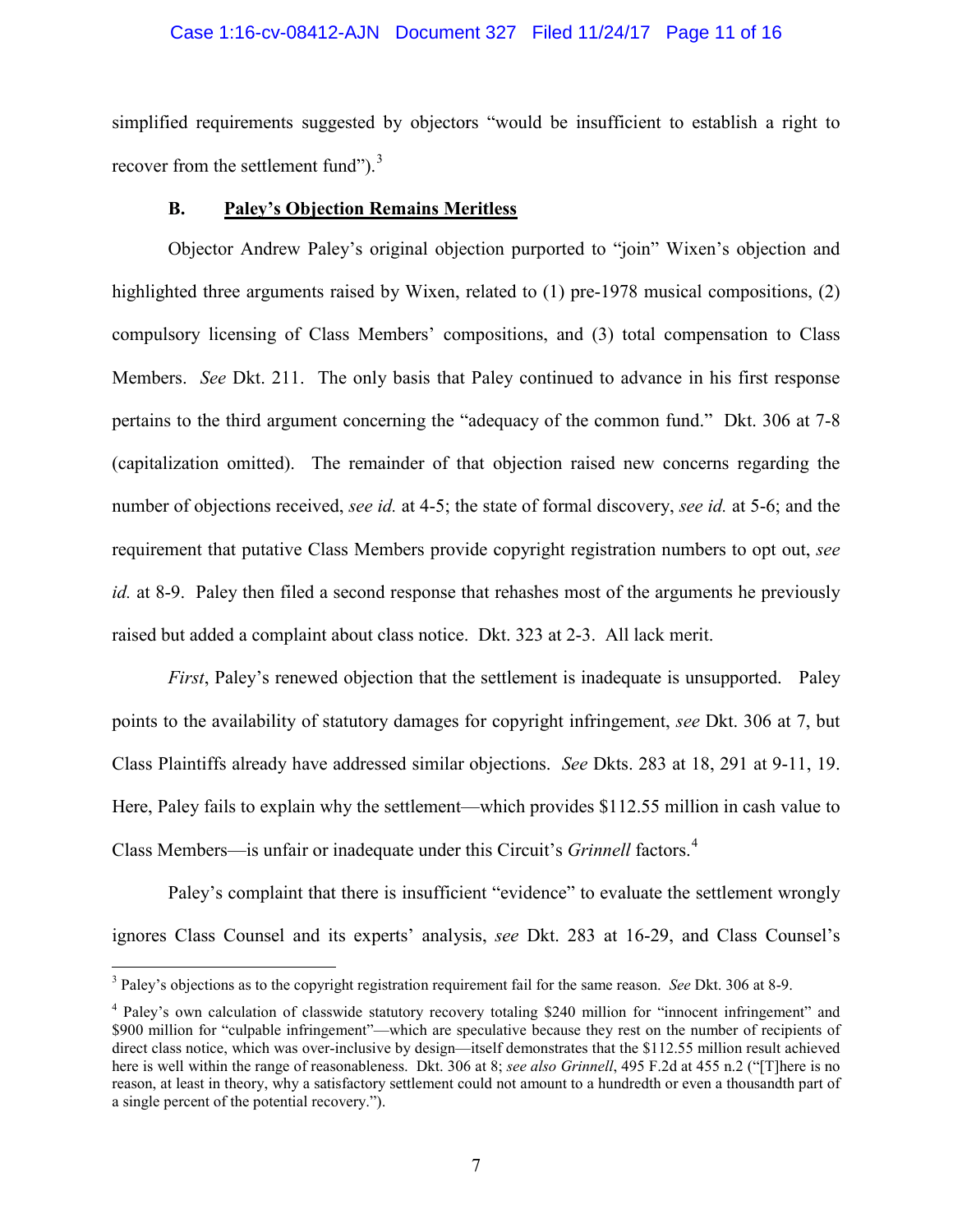#### Case 1:16-cv-08412-AJN Document 327 Filed 11/24/17 Page 12 of 16

recommendation of the settlement based on the "extensive information" received "as part of the settlement negotiations, including as to the compositions at issue and data related to Spotify's streaming of those compositions," Dkt. 176 ¶ 10. Paley's proposal to have this Court "determine how many infringements occurred," Dkt. 306 at 7; *see also* Dkt. 323 at 1-2, invites the very burdens and expenses of litigating disputed issues that the settlement is designed to avoid, and would undermine "the strong judicial policy in favor of settlements, particularly in the class action context." *Wal-Mart Stores, Inc. v. Visa U.S.A., Inc.*, 396 F.3d 96, 117-18 (2d Cir. 2005).

Paley also disregards a key data point confirming that even the \$43.45 million payment by itself for past damages would be fair, adequate, and reasonable, and that is the \$30 million NMPA settlement for 96% of the market share. *See, e.g.,* Dkt. 283 at 10, 19. As the Second Circuit long ago recognized, there is often uncertainty in class actions about the size of the class and the "best possible recovery." *City of Detroit v. Grinnell Corp.*, 495 F.2d 448, 463 (2d Cir. 1974). That is why courts, in assessing the adequacy of a settlement under *Grinnell*, reject invitations, such as Paley's, to "use . . . a mathematical equation yielding a particularized sum." *Massiah v. MetroPlus Health Plan, Inc.*, 2012 WL 5874655, at \*5 (E.D.N.Y. Nov. 20, 2012).

*Second*, Paley does not explain why the number of objections received, let alone the number of requests for exclusion, makes this settlement unfair, unreasonable, or inadequate. *See*  Dkt. 306 at 4-5. The empirical study Paley cites acknowledges that the mean and median number of objections in commercial class cases is 6.9 per million dollars recovered—here, that would translate to 300 to 777 objectors.<sup>[5](#page-11-0)</sup> See Theodore Eisenberg & Geoffrey P. Miller, *The Role of Opt-Outs and Objectors in Class Action Litigation: Theoretical and Empirical Issues*, 57 Vand. L. Rev. 1529, 1550 (2004) (cited at Dkt. 306 at 5). The thirteen objections received as of

<span id="page-11-0"></span> $5 \text{ $43.45}$  million x 6.9 per million = 300. \$112.55 million x 6.9 per million = 777.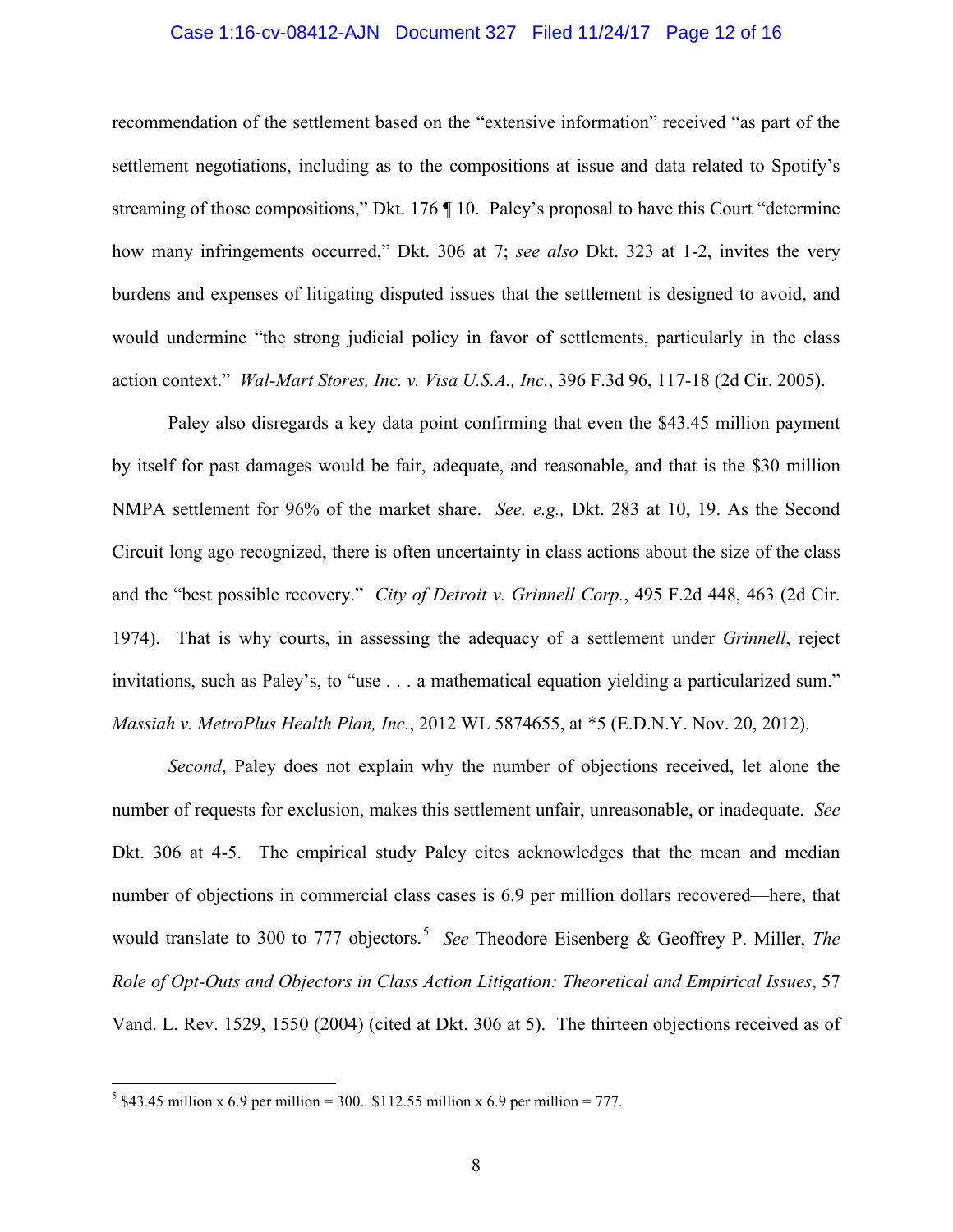### Case 1:16-cv-08412-AJN Document 327 Filed 11/24/17 Page 13 of 16

Class Plaintiffs' motion for final approval are well below that benchmark. Paley's attempt to inflate that total by counting as a separate objector each Wixen client assumes Wixen's authority to make those objections, and runs headlong into the observation by Paley's own source that "when high numbers of dissenters emerge, it is often because an attorney or consortium of attorneys has solicited the class to encourage dissent." Eisenberg & Miller, *supra*, at 1560. The objections submitted by Wixen fit this description perfectly.

*Third*, Paley claims that more formal discovery is needed to establish Spotify's susceptibility to statutory damages, *see* Dkt. 306 at 5-6, but "the question that th[e] Court must answer is not how much or how little discovery was completed by the parties before they agreed to the settlement, but rather whether the discovery that was completed was sufficient for 'effective representation.'" *McBean v. City of New York*, 233 F.R.D. 377, 384 (S.D.N.Y. 2006); *see also, e.g.*, *Ceka v. PBM/CMSI Inc.*, 2014 WL 6812127, at \*1 (S.D.N.Y. Dec. 2, 2014) (approving class settlement before any formal discovery); *see also, e.g.*, *In re Ocean Power Techs., Inc.*, 2016 WL 6778218, at \*17 (D.N.J. Nov. 15, 2016) ("Courts in this Circuit frequently approve class action settlements despite the absence of formal discovery." (collecting cases)).

In addition, Paley brushes aside Class Counsel's statement that it received significant amounts of information from Spotify pursuant to settlement negotiations—including several voluminous sets of data related to Spotify's service and its settlement with the NMPA, as well as agreements between Spotify, HFA, and various publishers—and does not address any of the analysis Class Plaintiffs submitted with respect to *Grinnell* factor 3. *See* Dkt. 283 at 21-22.<sup>[6](#page-12-0)</sup>

<span id="page-12-0"></span><sup>6</sup> Paley also wrongly suggests that Class Plaintiffs' statement that "it would be impossible for Class Counsel to know" all information required to calculate each Class Member's distribution from the settlement fund, Dkt. 283 at 18, has some relevance to the purported "radical information asymmetry" that Paley believes the Court should "assume," Dkt. 306 at 5, 6. Not so. Class Plaintiffs' statement regarding impossibility responded to objections concerning the information provided in the notice; it would be impossible to determine *ex ante* the precise awards each Class Member would receive under the settlement, as a pro rata distribution plan makes each member's recovery dependent on the total number of claims submitted. *See* Dkt. 291 at 12.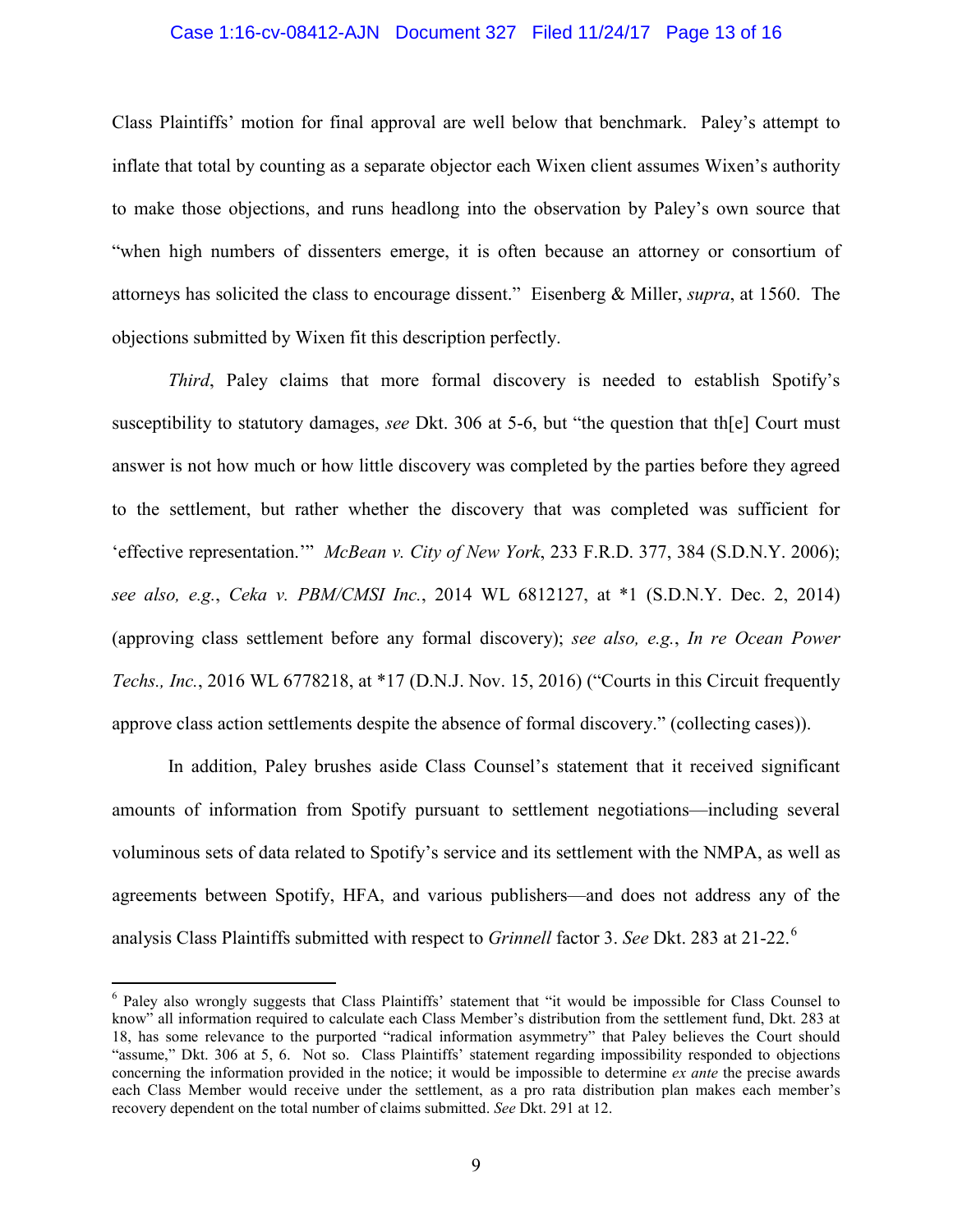#### Case 1:16-cv-08412-AJN Document 327 Filed 11/24/17 Page 14 of 16

Relatedly, Paley objects regarding the timing of final approval preceding the claims submission process. But "courts often grant final approval of class action settlements before the final claims deadline." *Montoya v. PNC Bank, N.A.*, 2016 WL 1529902, at \*22 (S.D. Fla. Apr. 13, 2016).<sup>[7](#page-13-0)</sup> Here, Class Members will be compensated from a fixed common fund (with no reversion to Spotify) based on a number of streams, and will be guaranteed a minimum payment even with no streams, warranting a claims process that follows final approval. Additionally, the settlement provides for an independent claims facilitator whose services—to help Class Members identify compositions eligible for claims—cannot be finalized until the settlement is finally approved. Dkt. 176-3 ¶ 3.3. It would be irrational for the parties to agree to pay for *all* of the services of the claims facilitator, which will be substantial, prior to final approval.

Nor was there any deficiency in the notice provided to Class Members. Paley's inchoate complaint about the notice appears to suggest that each recipient should have received an individually tailored notice listing qualifying works and potential damages, Dkt. 323 at 2-3—an unreasonable position supported by no case law and violates Rule 23's requirement for the "best notice that is practicable under the circumstances." *See also* Dkt. 291 at 11-12. Paley fails to establish any information deficiency here.

#### **III. CONCLUSION**

 $\overline{a}$ 

For the reasons set forth herein, Class Plaintiffs respectfully request that the Court grant their motion for final approval of the class action settlement.

<span id="page-13-0"></span> $<sup>7</sup>$  As a well-known treatise has summarized, "many settlements will delay claim filing and distribution at least until</sup> after final approval." 4 *Newberg on Class Actions* § 12:19 (5th ed. 2017); *see also*, *e.g.*, *Marty v. Anheuser-Busch Cos.*, 2015 WL 6391185, at \*3 (S.D. Fla. Oct. 22, 2015) (granting final approval before claims deadline); *In re Hydroxycut Mktg. & Sales Practices Litig.*, 2014 WL 6473044, at \*3, \*9 (S.D. Cal. Nov. 18, 2014) (same); *Hamilton v. SunTrust Mortg. Inc.*, 2014 WL 5419507, at \*4-5 (S.D. Fla. Oct. 24, 2014) ("[F]inal approval often [is] grant[ed] . . . before the final claims deadline"); *Casey v. Citibank, N.A.*, 2014 WL 4120599, at \*2 (N.D.N.Y. Aug. 21, 2014) (similar); *Dick v. Sprint Commc'ns Co.*, 297 F.R.D. 283, 291 (W.D. Ky. 2014) (granting final approval before claims deadline); *Walsh v. Kindred Healthcare*, 2013 WL 6623190, at \*4 (N.D. Cal. Dec. 16, 2013) (same); *Vallabhupurapu v. Burger King Corp.*, 2012 WL 5349389, at \*4 (N.D. Cal. Oct. 29, 2012) (same); *Perez v. Asurion Corp.*, 501 F. Supp. 2d 1360, 1383 (S.D. Fla. 2007) (same).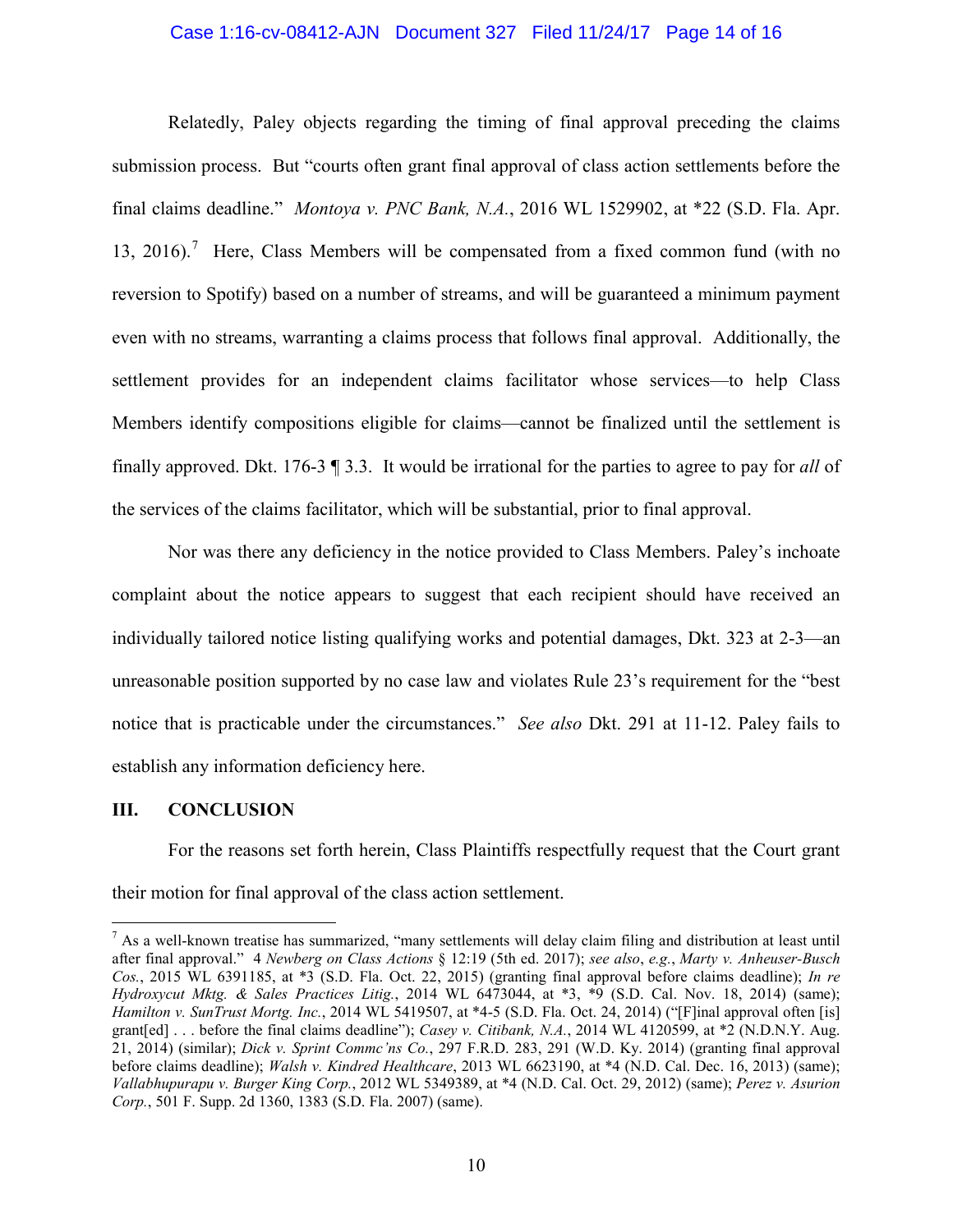Dated: November 24, 2017 Respectfully submitted,

By: */s/ Steven G. Sklaver*

Steven G. Sklaver (pro hac vice) Kalpana Srinivasan (pro hac vice) Krysta Kauble Pachman (pro hac vice) SUSMAN GODFREY L.L.P. 1901 Avenue of the Stars Los Angeles, California 90067-6029 Telephone: 310-789-3100 Facsimile: 310-789-3150 ssklaver@susmangodfrey.com ksrinivasan@susmangodfrey.com kpachman@susmangodfrey.com

Stephen E. Morrissey (pro hac vice) SUSMAN GODFREY LLP 1201 Third Avenue, Suite 3800 Seattle, WA 98101 Telephone: (206) 516-3880 Facsimile: (206) 516-3883 smorrissey@susmangodfrey.com

Jacob Buchdahl (JB1902) Geng Chen (GC2733) SUSMAN GODFREY L.L.P. 1301 Avenue of the Americas,  $32<sup>nd</sup>$  Fl. New York, New York 10019 Telephone: 212-336-8330 Facsimile: 212-336-8340 jbuchdahl@susmangodfrey.com gchen@susmangodfrey.com

Henry Gradstein (pro hac vice) Maryann R. Marzano (pro hac vice) GRADSTEIN & MARZANO, P.C. 6310 San Vicente Boulevard, Ste 510 Los Angeles, California 90048 Telephone: 323-776-3100 hgradstein@gradstein.com mmarzano@gradstein.com

*Interim Co-Lead Class Counsel*